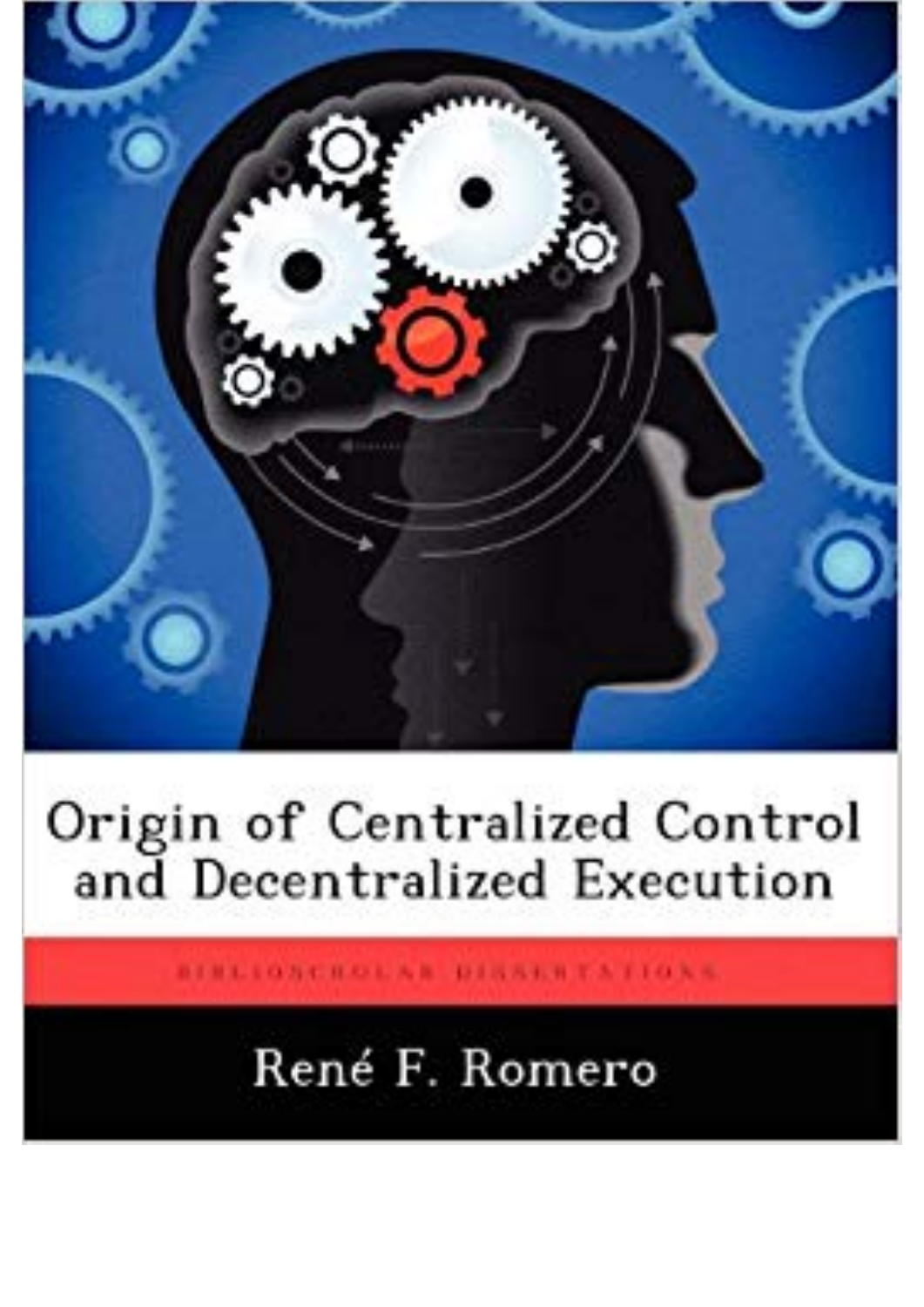*Rene F. Romero*

**Origin of Centralized Control and Decentralized Execution**

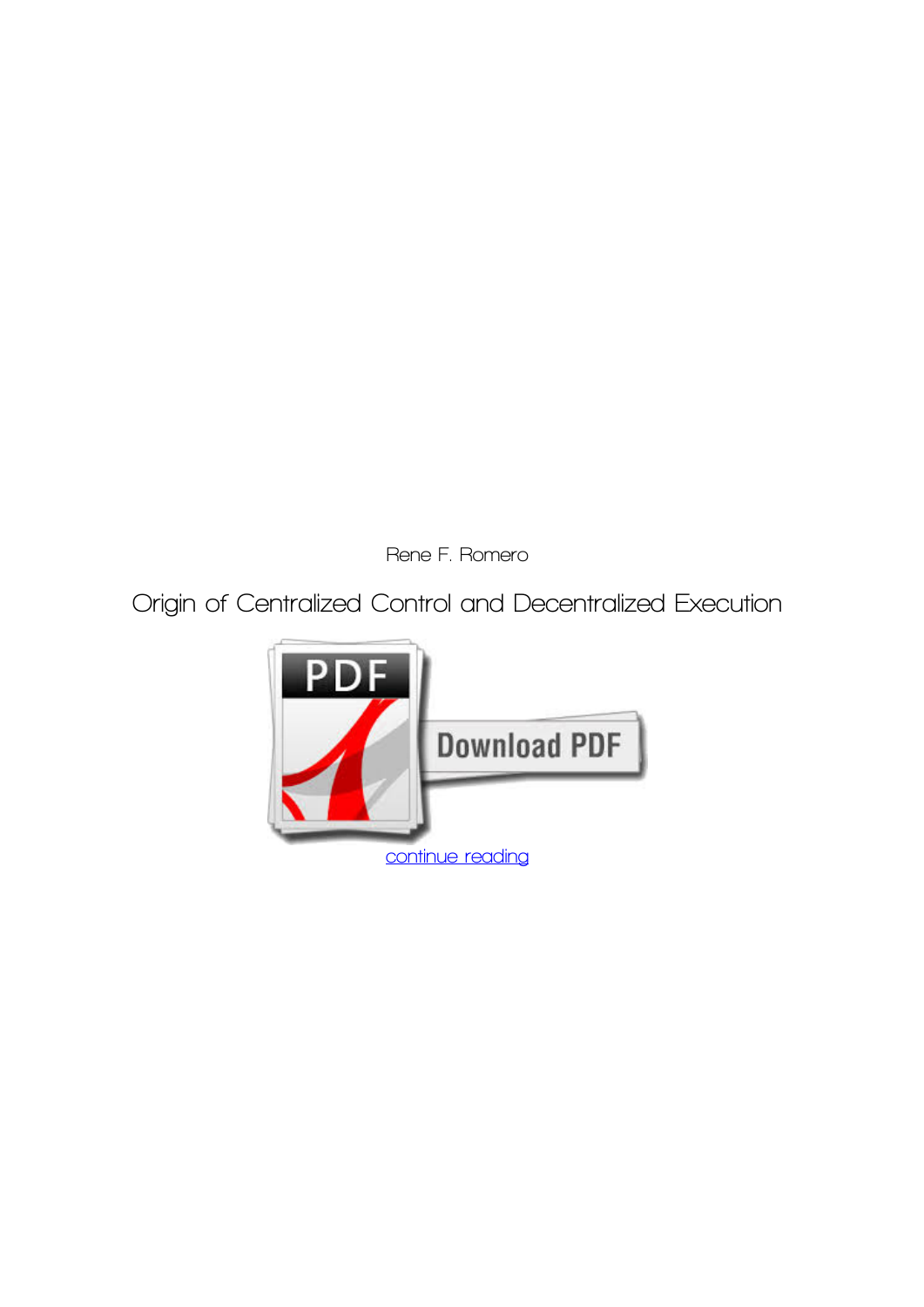**Air Force Doctrine Document 1 states, "Atmosphere forces should be controlled by an airman who maintains a broad perspective in prioritizing limited possessions across the range of operations." Therefore, "centralized control by an airman" turns into the essence of airpower's basic tenet, centralized control and decentralized execution. This study concentrates on the origin of U. The search eventually evolves into an analysis of the doctrinal evolution of centralized control by an airman from Globe Battle I through early World War II. airpower's primary tenet, especially with regard to its essence.S. After an ineffective program of airpower culminating in the Allies' defeat at Kasserine Move, centralized control of air forces by an airman became codified into official doctrine. The search begins with the American military experience in the Allies' North African advertising campaign in late 1942, the turning point for the adoption of airpower's core tenet. This study attempts to get the origin by examining the occasions surrounding the American Air flow Service's first combat encounter in World War I, the Battle of St. Next, it examines what the classical airpower theorists concluded on the subject of centralized control by an airman as a way to determine what shaped the interwar doctrine with which Army Surroundings Forces entered World Battle II. Mihiel.**



**[continue reading](http://bit.ly/2Tge8Fv)**

**Available for free Why pay \$50 for my husband's thesis paper, when you're able to download it free of charge in au af mil/au/awc/awcgate/army/romero pdf. Biblioscholar did not pay for it..they simply downloaded it and are now trying to make money from military learners' thesis papers..**